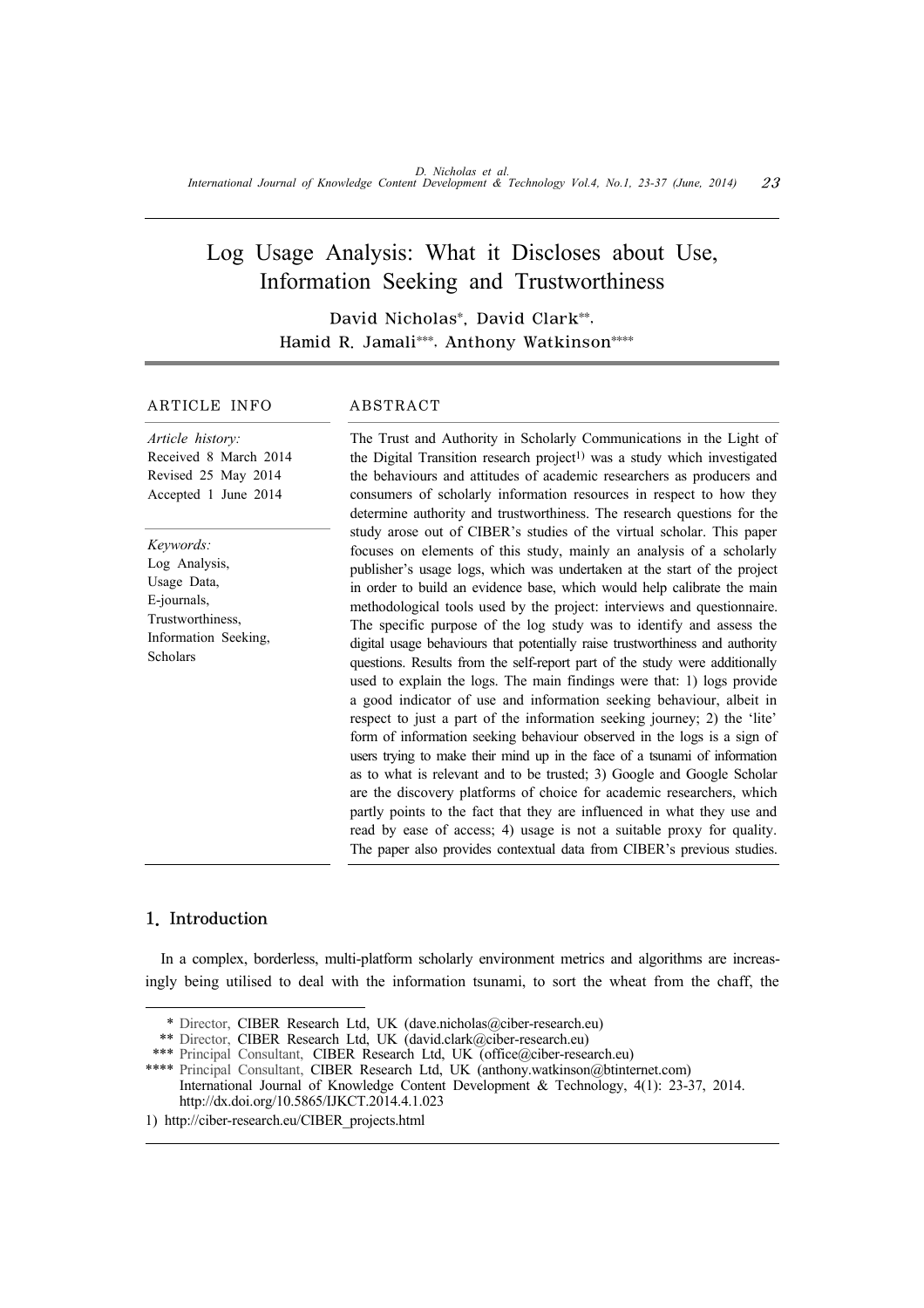relevant from the irrelevant and to establish trustworthiness. Traditionally metrics have been compiled from citations (e.g. impact factor, h-index), but there are increasing moves and pressures to embrace usage (COUNTER, 2014), and, as a nod in the direction of the increasing importance of the social media, likes, comments, recommendations and bookmarks (PLOS, 2014). This paper focuses on the value of usage data as provided in access logs and, together with interview and questionnaire data, unpacks it in order to see how it stands-up as an indicator of information seeking behaviour and what can be read into it in terms of trustworthiness. The research upon which the paper is based comes from a major, international study on trust and authority in scholarly communications in science and the social sciences in the digital era. The research was funded by the Alfred P. Sloan Foundation and took place between 2012 and 2013. This research has been supplemented by data obtained by a number of studies of scholarly publishers' platforms that CIBER has been engaged in over the past five years.

CIBER's body of work on deep log research into the usage behaviour of scholars in the digital environment informed the Sloan research project and helped set its research objectives and questions (Nicholas, 2010; Nicholas et al., 2008; Nicholas & Rowlands, 2008). The work showed that the digital transition had led to fundamental changes in the way scholars, and especially the young ones, sought and selected information; that the future researcher, those born digital, might bring with them new values, perceptions and behaviours which would challenge the scholarly establishment and its existing practices, especially in regard to determining what is trusted and trustworthy.

So five years on since the original CIBER research the Sloan project provided a timely opportunity to look for the winds and seeds of change in the scholarly communications field in regard to matters of determining trust and authority as a consequence of the digital transition. The broad aim of the research was to examine how emerging digital behaviours are challenging and, perhaps, changing long-held concepts of trust and authority. The study examined how researchers assign and calibrate authority and trustworthiness to the sources and channels they choose to use, cite and publish in.

As previously mentioned, this paper focuses mostly on one aspect of the study, a log analysis, which was undertaken at the start of the project in order to build an evidence base, which would help calibrate the main methodological tools used by the project - interviews and questionnaire. Information on the whole study can be found on the CIBER website (CIBER and University of Tennessee, 2014).

# 2. Aims and objectives

The main purpose of the study was to identify and assess the digital usage behaviours ('footprints') of scholars, especially those that tell us about decision making and raise trustworthiness and authority issues. Of course, the very act of using something can say something about its trustworthiness and authority and this assertion is the subject of examination in an information-rich digital environment. In particular the focus is on two specific usage behaviours that would logically appear to provide data on trustworthiness and authority and hence worthy of investigation in some depth, they are: a) levels of user engagement, and, b) the use of search engines. The former discloses the extent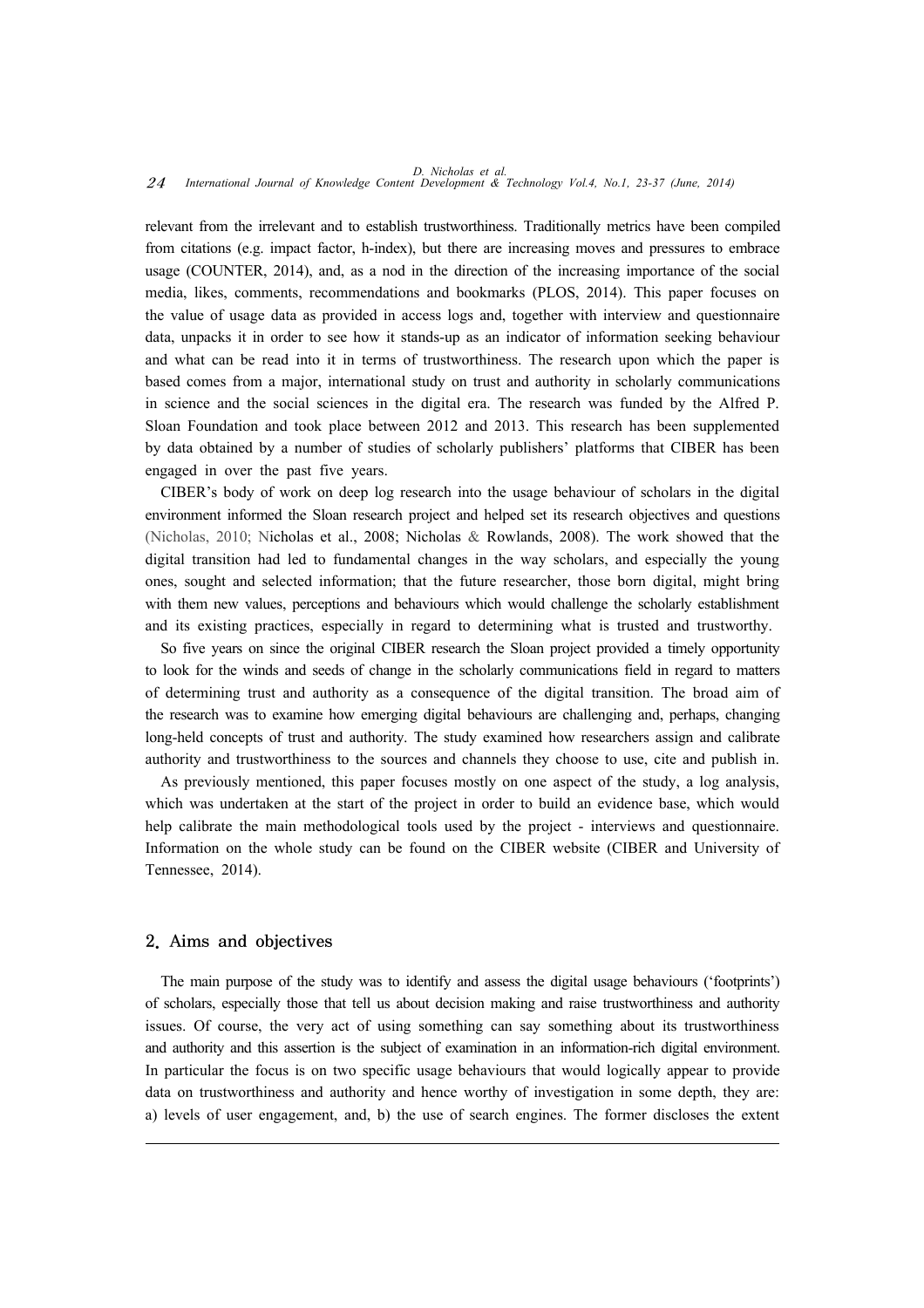to which sources are heavily or regularly used, or not as the case might be, something which would point to the trustworthiness of sources made available and their 'stickiness'. The latter provides evidence on whether ease and speed of access was influencing scholarly information seeking and reading behaviour; in other words, whether scholars were choosing sources as much for their digital visibility and prominence (convenience factors) in hit lists as their authority and also whether generic search engines were usurping the products of traditional publishers and libraries and becoming the new trusted scholarly discovery brands.

The research reported here and its research questions arise from log data studies conducted by CIBER on the virtual scholar (CIBER and University of Tennessee, 2014a; Research Information Network, 2009; Nicholas et al., 2008). These studies have raised profound questions about scholarly Web behaviour and occasioned observers, such as Carr (2011), to claim that the Internet might be making us stupid. Broadly speaking such claims arise from log findings that show tremendous volumes of digital 'activity' but also show that much of this activity appears to be 'lite' in nature; behaviour tends to be characteristically bouncing and promiscuous; and 'skittering' is the word that best describes it. Overall visits are many, but individual repeat visits are few. They tend to be short (possibly sweet) and the number of pages viewed very low, in the ones, twos and threes normally. 'One shots' - one page viewed and one visit made, tend to predominate. Search engine searching is also dominant and this explains much of this behaviour. It does not appear from the literature (see section 4) that anyone has examined logs from a trust and authority perspective, never mind evaluated whether dumbing down claims have any foundation whatsoever.

# 3. Methods

The raw log data for the digital library of a medium sized, international scholarly publisher that wished to remain anonymous because of commercial sensitivities, was supplied by a third-party Internet host for the year 2013. This consisted of a raw http log recording traffic. The data were parsed to remove redundant fields and requests generated by web-crawlers and other robots. Some analysis was performed as a by-product of this text parsing process. The consolidated log was then normalised as an SQL database. Subsequent analysis was performed by a combination of SQL queries, Python programs, and various spreadsheet and statistical applications.

Log data are not easily transformed into users and usage. Thus user identification, usually through IP addresses is problematical because of multi-user machines, dynamic numbering and robots. Use, typically page views, the main usage currency, is somewhat less problematic although a lot of sifting and sieving has to be conducted in order to come up with actual user content page views. More details of the method and its attraction can be found in Nicholas and Clark (2012) and Nicholas, Clark, and Jamali (2014). The dataset, covering a full month's web access to more than 650 scholarly journals and over 30 million authentic page-views, was large enough to present some challenges in processing and to provide a large enough evidence base.

In the way that the log study informed the questions used for focus groups, critical incident interviews and the questionnaire in the wider study, in turn these instruments also yielded data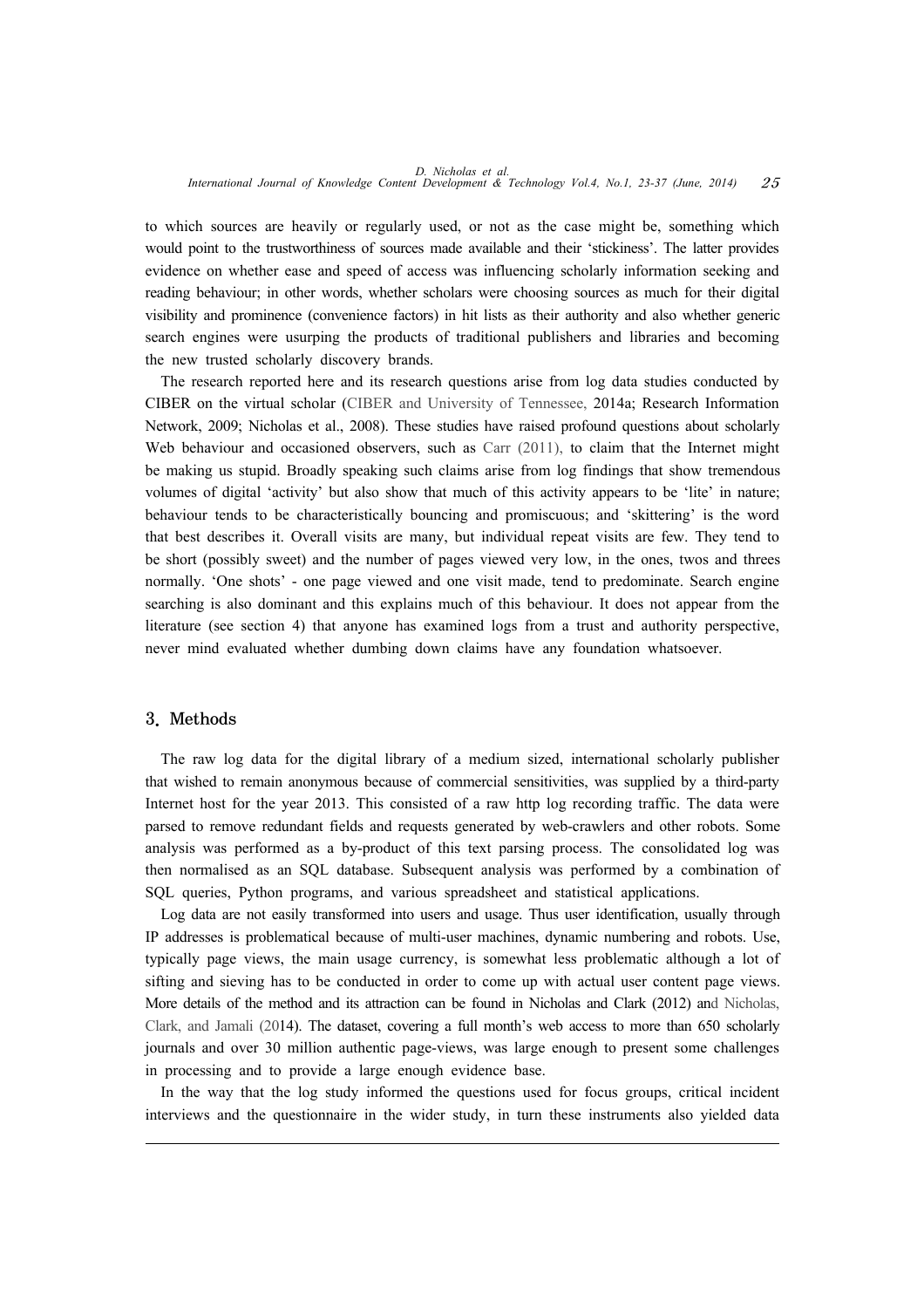that provided a context and understanding of the log data. This triangulation of data adds considerable robustness to the study.

The self-report data, which is selectively used in this paper to triangulate and explain the log data, comes from:

- a. Fourteen focus groups, which were held during 2012/2013 in the UK (8) and US (6). A total of 66 academic researchers, 36 from the UK and 30 from the US, attended. The purpose of the focus groups was to scope and define the second and third data collection stages of the project: critical incident interviews and questionnaire.
- b. One-to-one critical incident interviews conducted with US (42) and UK (45) academic researchers, which drilled deeper into matters raised in the focus groups by asking academics about a recent paper they wrote.
- c. A global questionnaire, which sought to take the opinions and data raised in the qualitative work to a much larger and international research population. More than 3500 people responded.

(More details of these methods can be found in the project report CIBER and University of Tennessee, 2014b).

A cautionary note should be made in regard to the interpretation of the data. The log data covers all types of scholars - researchers, teachers and students, whereas the self-report data pertains mainly to academic researchers, including doctoral students. The fact that researchers have been found to be the large majority users of the journal literature means that this minimises the problems this raises (Research Information Network, 2009).

## 4. Literature review

We know from past studies, mainly qualitative studies and questionnaire surveys, that after finding an article topically relevant, scholars look at other characteristics to check the trustworthiness of an article and decide whether to read it and then cite it or not. For example, Tenopir et al (2011) survey showed that scholars look at prestige of the journal; the reputation of the authors; the institutional affiliation of the authors; the type of publisher of the article; the online accessibility of the article; and the source of the article (refereed journals or non-journal sources). These are, however, the actions scholars say they do or they think they do. There is little actual evidence presented in the literature as to whether scholars actually do take these actions or whether they might for instance compromise the quality and trustworthiness of the source for its ease of access. The lack of evidence might be due to the difficulty of conducting such studies and the general dearth of log studies.

Previous log studies show that Google is an extremely popular means of accessing journal content (Nicholas et al., 2010). As a matter of fact, a high proportion of researchers accessing journal articles come to a journal/publisher website via a third-party site, and this is especially so in the case of the Life Sciences (Nicholas, Rowlands, Huntington, Jamali, & Salazar, 2010). This fact might be a reason for the popularity of abstracts since users navigate towards content in cyberspace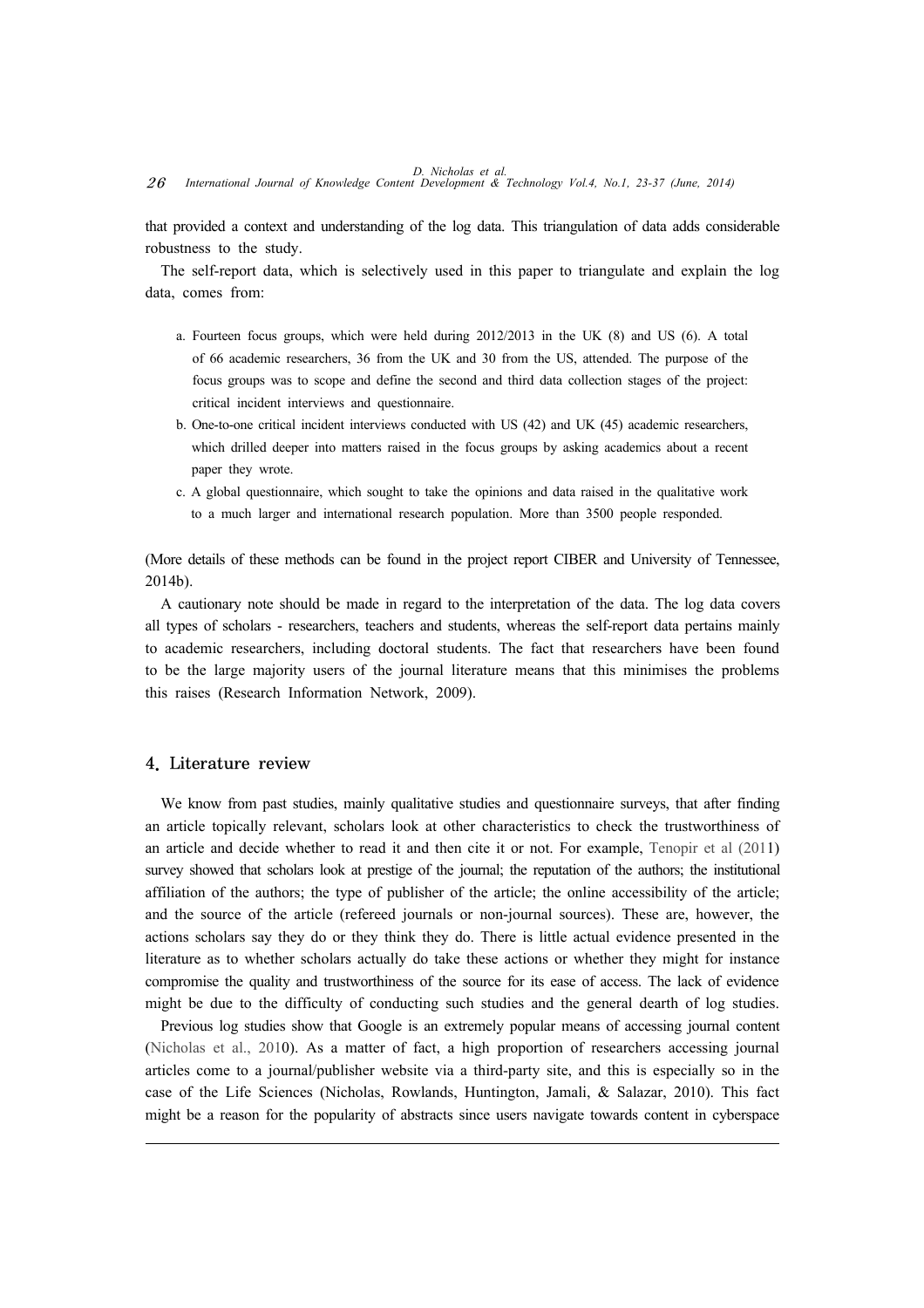through search engines and gateways (Nicholas, Huntington, & Jamali, 2007), of course popularity of abstracts is also partly because they provide a quick and effective means of assessing relevance of content. Past studies also revealed that those employing an alphabetic browsing list to navigate towards content were the most likely to view only a full-text article, while those using search engines were more likely to view abstracts, maybe because search engine users has a greater number of pages to view and they resort to the abstracts to make a quick decision (Nicholas et al., 2008). Another reason might be that browsers are more likely to be those with full-text access, while searchers might be from anywhere and not only those subscribed to journals. As Howard (2012) reported JSTOR registers 150 million failed attempts every year to gain access to articles they keep behind the paywall.

As Town pointed out, when people talk about online usage based on logs, it is generally access not use that they are talking about (Town, 2004). The online information-seeking process dictates that you print or download first and then take the decision about relevance later. Therefore, inevitably, a good number of full-text downloads will never be printed out or read. This of course is rapidly changing as a result of the growth in smartphone Internet access. Also some groups of users are more likely to access full-text, this is particularly true of students, who would not have had as good access to scholarly communications as members of staff and would have to face print charges if they wanted to read offline (Nicholas et al., 2008). Overall, then a review of the literature shows that not much effort has been expended in studying the trust element of scholarly communication using an evidence base.

# 5. Results

The analysis of the publisher's usage logs for 2013 furnishes the digital 'footprint' evidence for hundreds of thousands of scholars. The significance of these footprints will be examined from a trust and authority perspective, especially in respect to two key behaviours, levels of engagement (activity) and search engine use.

# *5.1. Levels of engagement*

Six metrics provide a comprehensive picture of activity levels: page views, download, visits, duration of views/visits and page views per visit. Together they point to a scholarly communications environment that is very active indeed; an environment where clearly the peer reviewed journal is hugely popular information source, but also an environment where much of the activity is navigational and light.

# ∙ **Page views**.

The publisher's digital 'library' of over 650 journals attracts well over 1 million page views per day. The publisher's peer reviewed articles are indeed immensely popular and sought. High levels of activity indeed, but there is a huge variability within that. Ten journals (1.5% of all the journals)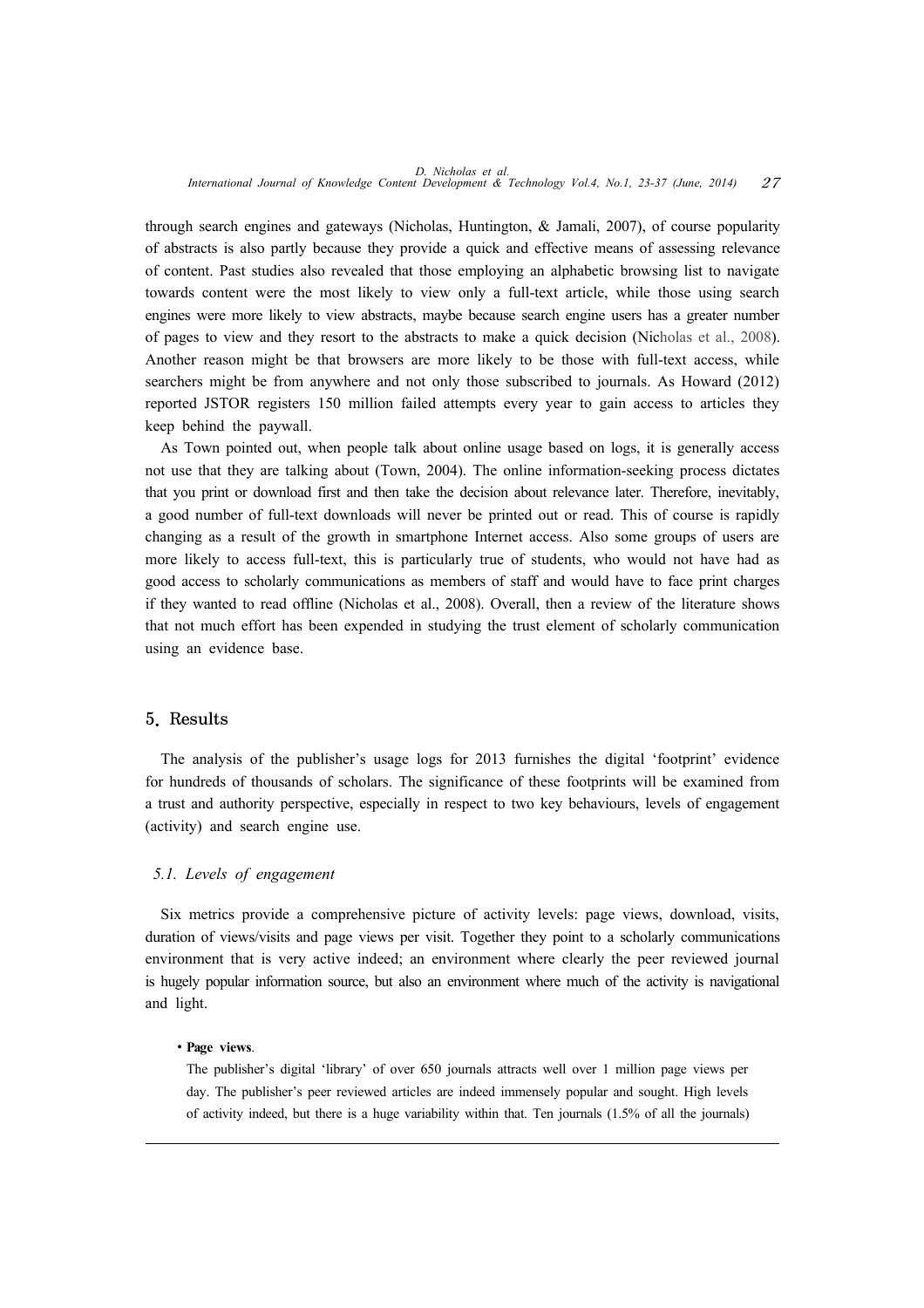# *D. Nicholas et al.* 28 *International Journal of Knowledge Content Development & Technology Vol.4, No.1, 23-37 (June, 2014)*

accounted for more than 12.6% of page views and just 25 (3.8%) accounted for 21% of all views. So even in a multi-subject environment there is a good deal of concentration in use. The most popular journal attracts more than 25,000 page-views per day and the least popular obtains fewer than 30 page views per day (Table 1). The important question of course is whether any of the variation is down to quality; that is whether you can equate popularity with quality? A simple, relatively crude test to gather evidence was undertaken. The top ten most viewed journals and the bottom ten least viewed journals were compared in respect to their impact factors. The result: while there was a slight tendency for journals with a high impact factor to be in the top most used group, there were some journals in the lowest group which had high impact factors also. Also the ones in the lowest group tended to be specialised with small audiences or newly published and this might well have determined their lowly position. So there was no clear-cut evidence showing that highly-rated journals, as defined by citations, are more popular.

#### ∙ **Full text downloads**.

Downloads are considered to be as close you can get to a satisfaction metric in the logs, and that makes it a possible indicator of trustworthiness. Around 35,000 full text articles are downloaded per day on the publisher's website; however, just three percent of visits result in a download, showing how very discriminating scholars really are when making their information choices (Table 2). Downloads though are dwarfed by abstract views; nearly 666,000 a day. This is a consequence of their navigational and fast information properties, and the fact they are free to view for all and a possible surrogate for the full-text. From the logs then it appears that scholars often check and cross-check to establish relevance and trustworthiness, and abstracts greatly helped them in the task. Ironically perhaps, in a full-text-rich environment abstracts have never been so popular.

### ∙ **Visits.**

The website receives about 150,000,000 visits per year, another sign of very high levels of scholarly activity and the popularity of the journal as a source of scholarly information.

### ∙ **Duration.**

The average visit lasts less than two minutes (106 seconds), which confirms the fast and brief searching style of most scholars on scholarly databases, which has been commented upon elsewhere (Nicholas et al., 2010).

### ∙ **Pages viewed per visit.**

The average visit sees less than four pages viewed. However, the averages conceal considerable variation: 37% of all visits are to a single abstract page, another 15% bounce from the home page, another 15% bounce on the various RSS feeds.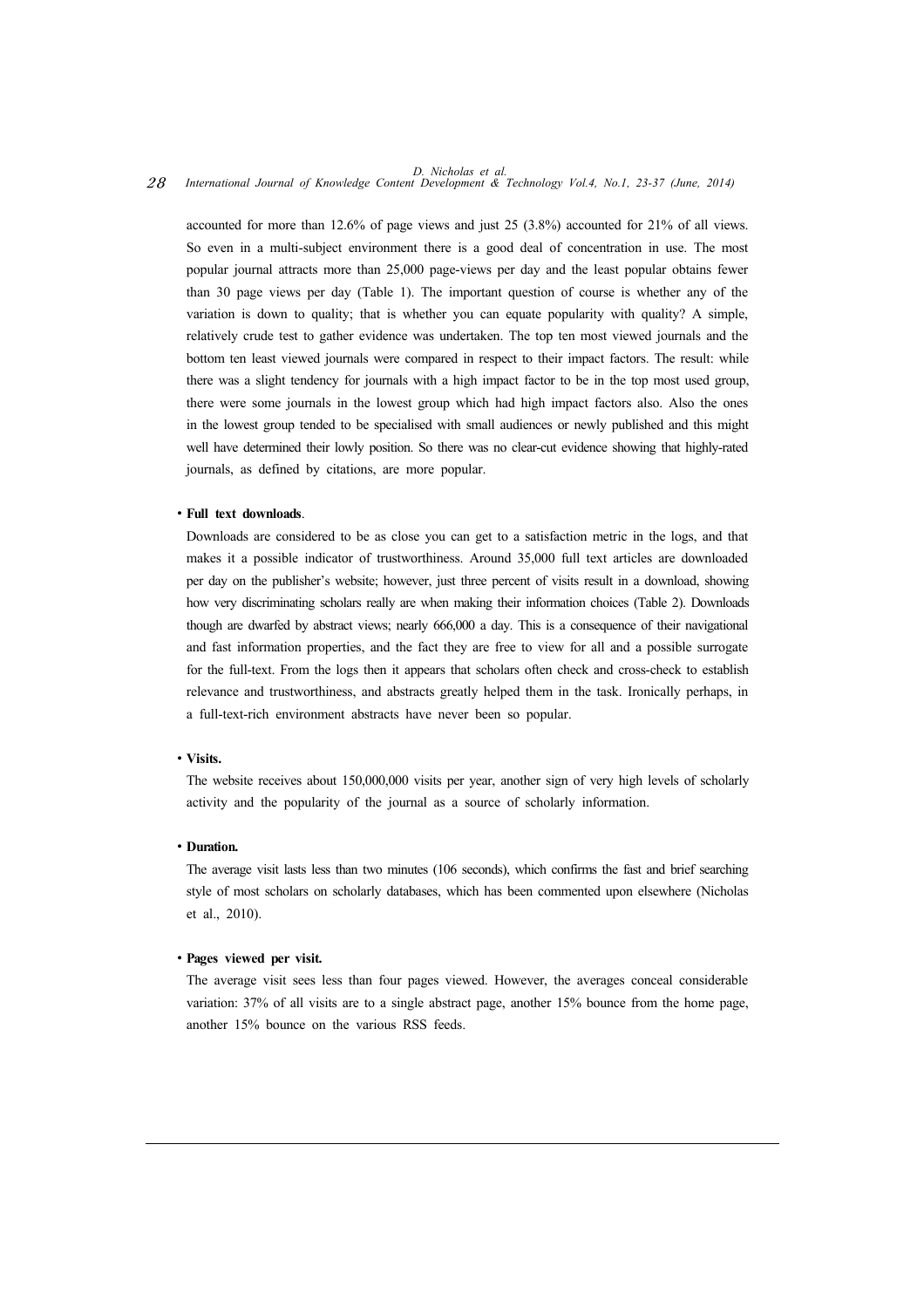| Top 10 Journals                | n     | $\frac{0}{0}$ | Cum $%$ |
|--------------------------------|-------|---------------|---------|
| 1. a medical journal           | 25130 | 2.3           | 2.3     |
| 2. a psychology journal        | 19297 | 1.7           | 4.0     |
| 3. a psychology journal        | 18585 | 1.7           | 5.7     |
| 4. a medical journal           | 14388 | 1.3           | 7.0     |
| 5. a management journal        | 12787 | 1.1           | 8.1     |
| 6. a psychology journal        | 12712 | 1.1           | 9.2     |
| 7. a biology journal           | 10992 | 1.0           | 10.2    |
| 8. an educational journal      | 10901 | 1.0           | 11.2    |
| 9. a social science journal    | 8236  | 0.7           | 11.9    |
| 10. an applied science journal | 8101  | 0.7           | 12.6    |
| Bottom 10 journals             |       |               |         |
| 1. an engineering journal      | 25    | 0.003         | 0.003   |
| 2. a medical journal           | 26    | 0.003         | 0.006   |
| 3. an engineering journal      | 28    | 0.003         | 0.009   |
| 4. an educational journal      | 30    | 0.003         | 0.012   |
| 5. an engineering journal      | 62    | 0.007         | 0.019   |
| 6. a medical journal           | 67    | 0.007         | 0.026   |
| 7. a sociology journal         | 68    | 0.007         | 0.033   |
| 8. a medical journal           | 74    | 0.008         | 0.045   |
| 9. a humanities journal        | 82    | 0.009         | 0.054   |
| 10. a humanities journal       | 89    | 0.009         | 0.063   |

Table 1. Page views by journal title. Top and bottom titles (one week, March, 2013)

Table 2. Type of page viewed (one week, March, 2013)

| Page viewed      | Number of page views | $%$ of views |  |
|------------------|----------------------|--------------|--|
| <b>ABSTRACT</b>  | 665908               | 58%          |  |
| HOME             | 287356               | 25%          |  |
| RSS feed         | 76442                | $7\%$        |  |
| TOC ISSUE        | 46563                | 4%           |  |
| <b>FULL TEXT</b> | 35005                | 3%           |  |
| <b>ALERTS</b>    | 7398                 | $1\%$        |  |
| OTHERS (14)      | 24291                | $2\%$        |  |
| TOTAL            | 1142963              | 100%         |  |

Fully three-quarters of scholarly visitors leave this very light digital bouncer's footprint. This provides further confirmation of the dominance of the bouncer as a web user (Nicholas et al., 2004). This is not to say that there is no signs of more engaged searching being conducted, but there is not a lot of it. There is a core of heavy users, albeit small in number. Thus less than a quarter of all visits are multi-page in type, the average number of pages viewed being six, average visit time seven-and-a-half minutes. Those people who start browsing at the Table of Contents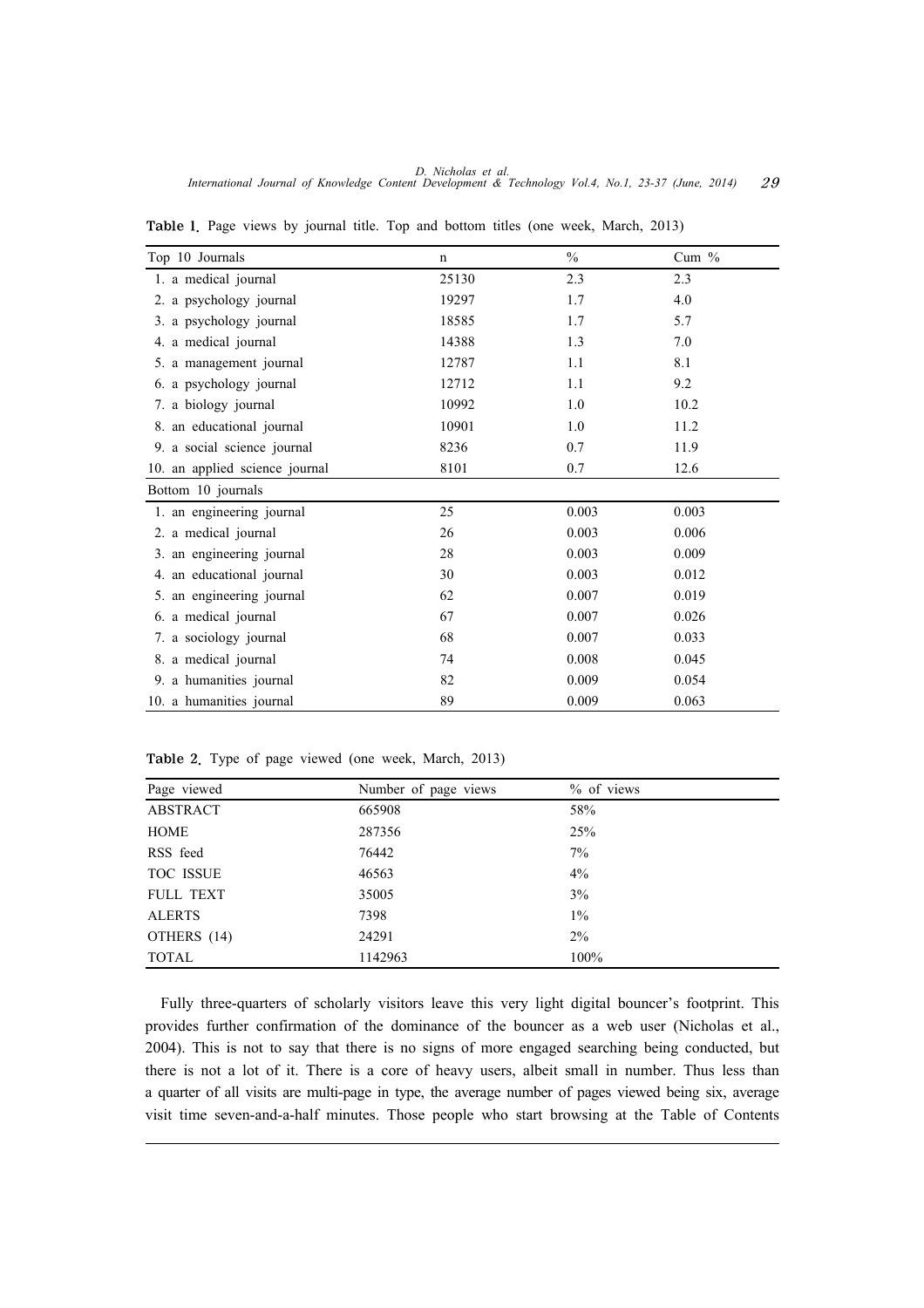of an issue show quite high levels of engagement: an average of 22 pages per visit. However, the numbers of these visits are quite small (600 per day).

There is another metric, which arguably ought to offer a seventh indicator of engagement and that is return visitors. It is however a very problematical metric. The returnee problem is fundamentally one of identification: if we cannot easily identify a user in the first place how can we possibly recognise one who returns. The problem is inherent in the nature of the world-wide-web. Technically, it is built on a protocol ―HTTP― that is 'stateless'; each message is a one-off, not a chain of transactions. Socially, an origin in the free exchange of academic information has created an expectation that resists incentives to registration and payment. The technical solution has been 'cookies': essentially storing an identifier that accompanies each message thus linking the chain. The behavioural solution lies in various incentives to sign-up, provide personal data, and stay logged-on. There are though, three significant problems associated with cookies: 1) cookies can be cleared out between visits; 2) without a sign-on, identification is by device rather than user; 3) visitors may resist registration or provide misleading data if forced to register. All this generally means that logs, like the publisher's ones referred to in this study, provide little in the way of robust data on returnees.

The commercial viability of services such as Facebook etc. rests on the relative success they have had in overcoming this resistance to providing logged-on identification. The same may be said for various 'apps'; wrapping access, information and presentation into a single package rather than using an independent browser to present data. In both cases the effect can be seen to undercut the free and open foundation of the web: user data is gained but it is not free.

What then does this online behaviour described above tell us about the trustworthiness and quality of digital scholarly content today, especially journal articles which the publisher's database mainly covered? It would be easy to jump to the conclusion, because of the prevalent 'bouncing' behaviour, that a good number of users do not like what they are finding, perhaps because of poor or mediocre quality or simply the fact that much of it is irrelevant. If that was indeed the case, in regard to the former, this could be a consequence of the huge reach of the web and the great expansion in scholarly publishing, which has brought about a lowering in overall quality, by bringing in many more people whose contributions are not very significant. In regard to the latter this could be a consequence of the shotgun approach of search engines, which generates much noise (more on this later). There are, however, other possible explanations for this form of behaviour, some of which point to a somewhat less downbeat picture:

- ∙ Scholars just do not have the time to wade through the information flood; they 'smash and grab'
- as a result, which says something about the speed and hurriedness of the evaluation process.
- ∙ It is a reflection of massive and changing choice, creating an inevitable churn in use.
- ∙ It could be a function of easy and always-on access, which engenders a kind of topping up or snacking form of information feeding.
- ∙ It is a direct result of end-user checking, because in a disintermediated environment, remote from the library, users have to make trust and authority decisions themselves, and they do this by sampling the abstracts and hit lists. We are all librarians now.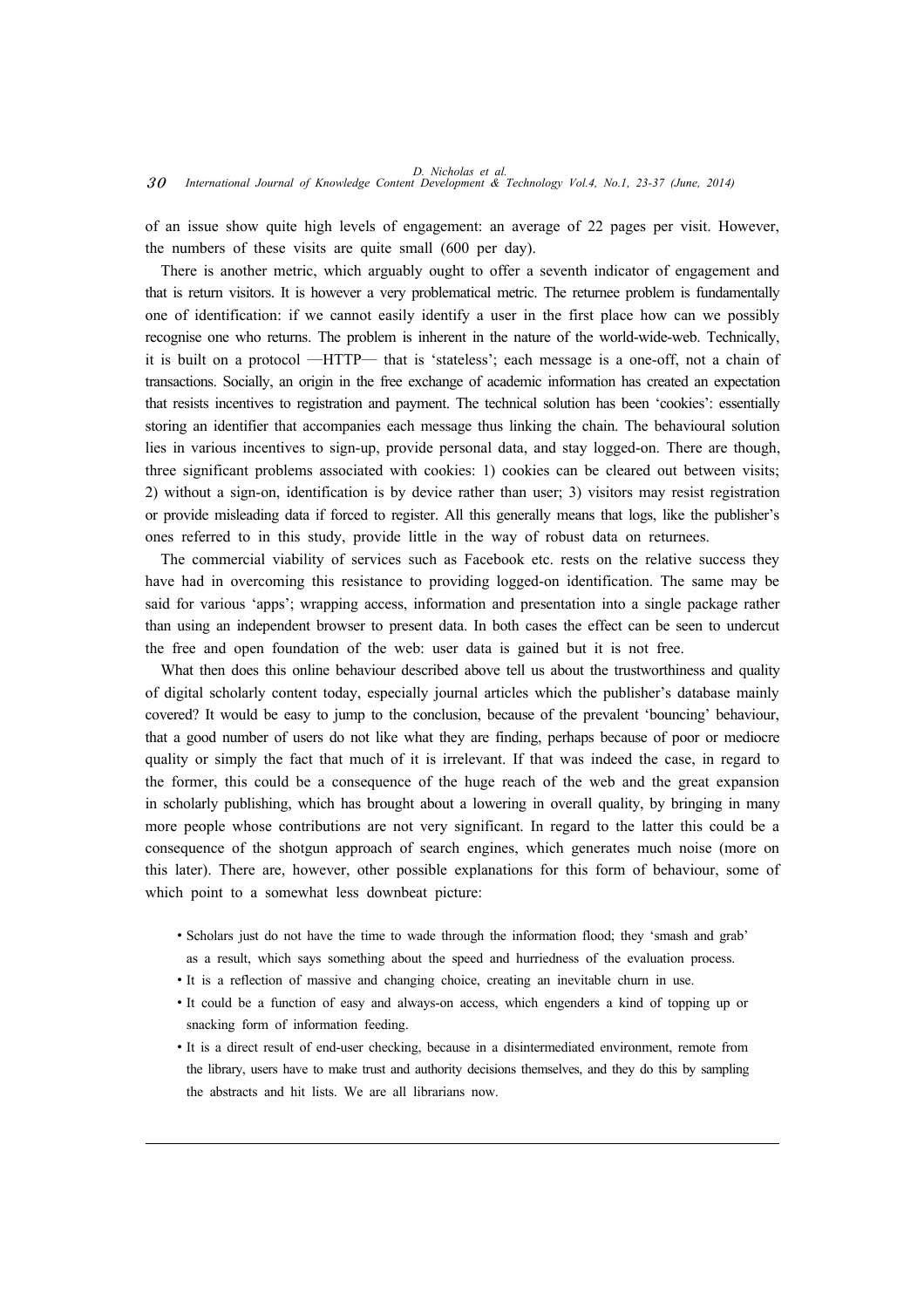The interviews and focus groups provided strong support for the views furnished above. Certainly when researchers begin their research/develop their research questions they examine lots of sources they bounce around such as you see in the logs. As they develop their research query and obtain a firmer idea of what they are looking for their searching behavior becomes more focused. Many also mentioned the overwhelming amount of sources on the Internet/electronic databases etc. and that, too, could account for their sporadic behaviour. They follow citation hyperlinks/twitter links etc. down the "rabbit hole" just to make sure they are not missing something. After all it is much easier to open an article just to check it out (even if you have no intention of really reading it or using it) in the digital age then it was when you actually had to walk to the library and open a book/journal.

There were differences between groups of researchers. There was certainly evidence that early career researchers snack on Google, twitter and Facebook in order to assemble the material they need to look at and organise. On the other hand established researcher used a small number of sources very effectively and in detail for specific projects. They may have conducted a bit of 'topping up' at the end of projects just to add a few new touches to the paper.

Of course, there is also the possibility that the logs do not tell the true or full story about the user's journey? For instance:

- ∙ The 'session' (aka 'visit'), a key behavioural metric described above, does not mean so much as it once did now that we have the Web and always-on broadband: there is no certainty that between the first and last recorded request from a user that any consumption is happening. Nor, for that matter, what appears to be a series of entirely separate transactions might be from the end user point of view part of a single 'session'.
- ∙ Users might have downloaded and save consumption for latter or just alighted upon the exact paragraph they were looking for: we just cannot tell if a bouncer is just flitting through or has mined a nugget of deep knowledge on that first pick.
- ∙ Users are highly likely to be multitasking, conducting tabbed browsing. Thus if we see a series of rapid requests for pages, each a single step from a portal or search result, it might be evidence of rapid, but profitable, skimming on some scale, or it could be a version of saving for later: opening up each possible relevant result in a separate tab and then reading each at leisure.
- We have the problem that today's heavily scripted web-pages routinely pre-fetch data: there is no longer certainty that a continual stream of data requests can be taken as evidence of active user engagement. Some of these scripting techniques can be used to log extra information, but by adding to the stream involuntary activity that surrounds each 'real-user' action this extra information is also adding to the noise.

The log record then is linear, but we cannot assume that the activity of the user, nor the 'consumption' of content, followed that line. The sequence of content requests is not necessarily the reading order. At the individual (forensic) level we can possibly reconstruct the probable interaction. But if we attempt that on a more generic and aggregate basis we find there is too much data. The possible patterns multiply and it is difficult to decide how to aggregate them into a manageable set of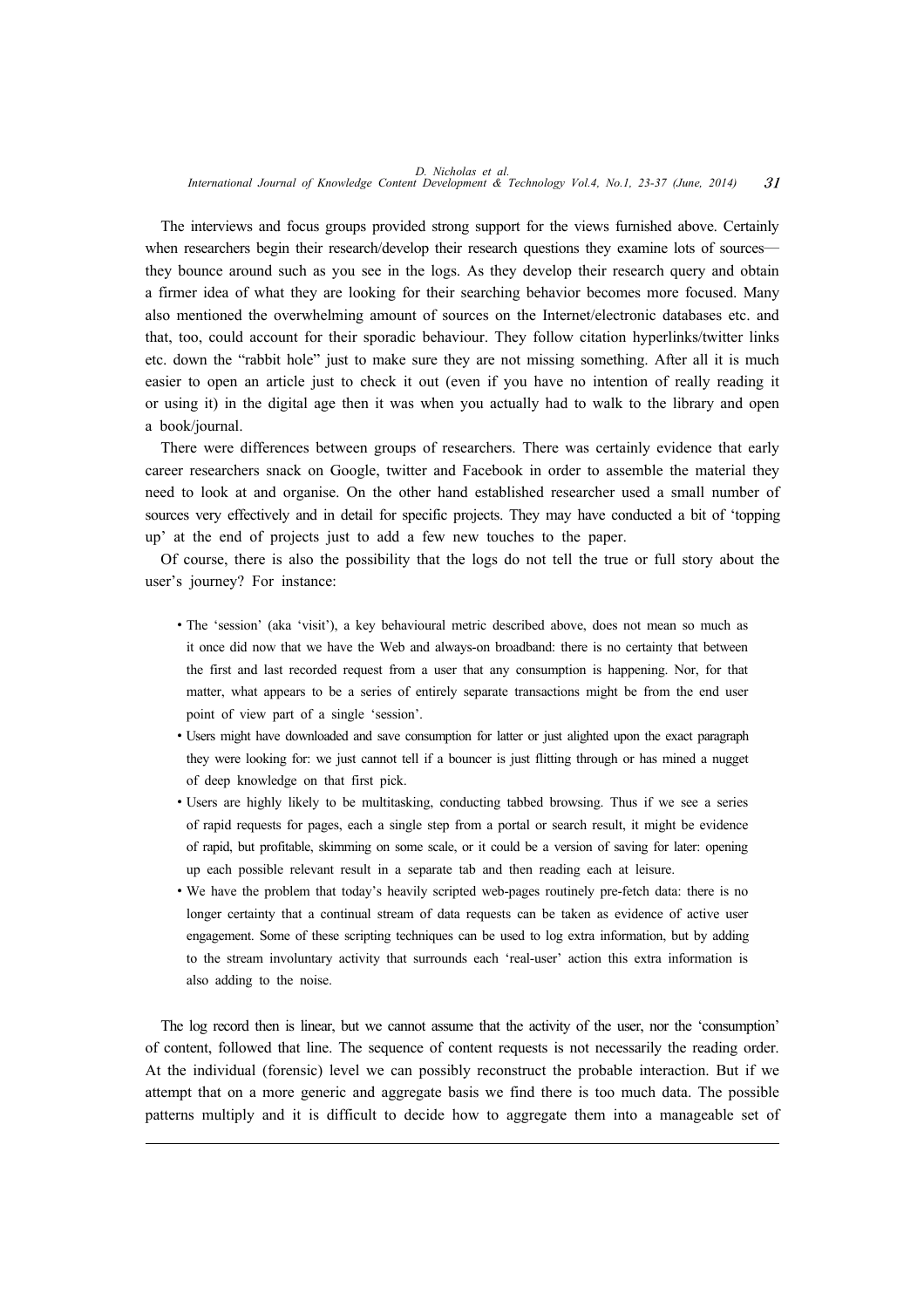characteristic personas.

What then did focus group participants and interviewees think of usage as a metric that might help decision-making on what scholarly content to use? Well, it is clear that many researchers were unaware of all the possibilities on offer, so they were not talking on the basis of any real knowledge or experience. Those who ventured an opinion were largely negative: 1) usage counts were thought to be too easily gamed; 2) highly used articles were not said to be the best ones (when compared to editorial opinion); 3) downloads did not represent readings, because many were not read once they were downloaded; 4) usage was not a measure of good science or research but rather a consumption or popularity indicator, and media exposure could easily and massively raise an article's count.

Questionnaire respondents were of a similar mind. There was a general agreement that usage (and social media) derived metrics were indicators of popularity and not quality or credibility, and, as such, of no real help to researchers. Older researchers were more likely to believe this. There was also a significant difference in response according to the roles that researchers had. Those who worked as editors, on editorial boards or as referees (agents of the system if you like), who would be older researchers anyway, felt more strongly that usage and social mentions were mostly indicators of popularity. Researchers from less developed countries were less negative about usage metrics. Interestingly, and inexplicably, male researchers were also more likely to view usage metrics as simply popularity counts.

### *5.2. Search engines and discovery*

What then of the reported widespread prevalence of search engine searching by scholars (Jamali & Asadi, 2010)? The referrer logs provide very specific details of search engine searching and the logs show that twenty two percent of traffic (32 million visits per year) emanates from just one search engine, Google; another 13% (around 20m visits per year) from Google Scholar. Clearly Google is a popular and, seemingly, trusted search pathway. Even the third most popular referrer is effectively a search engine, The National Center for Biotechnology Information gateway, which is responsible for about one third of a million visits. By way of contrast, despite the widespread popularity of the social media, Wikipedia and Facebook (all with hundreds of millions of users) are relatively well down, each accounting for over a quarter-of-a-million visitor referrals, suggesting possibly relatively low levels of scholarly trust in these channels or maybe just the start of something bigger. Interestingly, it would seem that people coming into a scholarly publisher's website from an academic institution website, once the normal route, is not as common as one might have expected. Thus each year there are just 0.5 million visits referred from web-pages within the .ac.uk second-level domain and 1.5m from the .edu domain. It would appear then that most scholars are not viewing the publisher's digital 'library' fully, they are in fact seeing bits of it ('snips') through some form of portal, which may be a federated search, a subject gateway, but most likely Google. Past studies also showed that third-part sites play a significant role in directing users to journal websites (Nicholas et al., 2010). This raises questions about the role of the library in the search and discovery process and, especially in the case of early career researchers who are quite unsure about whose information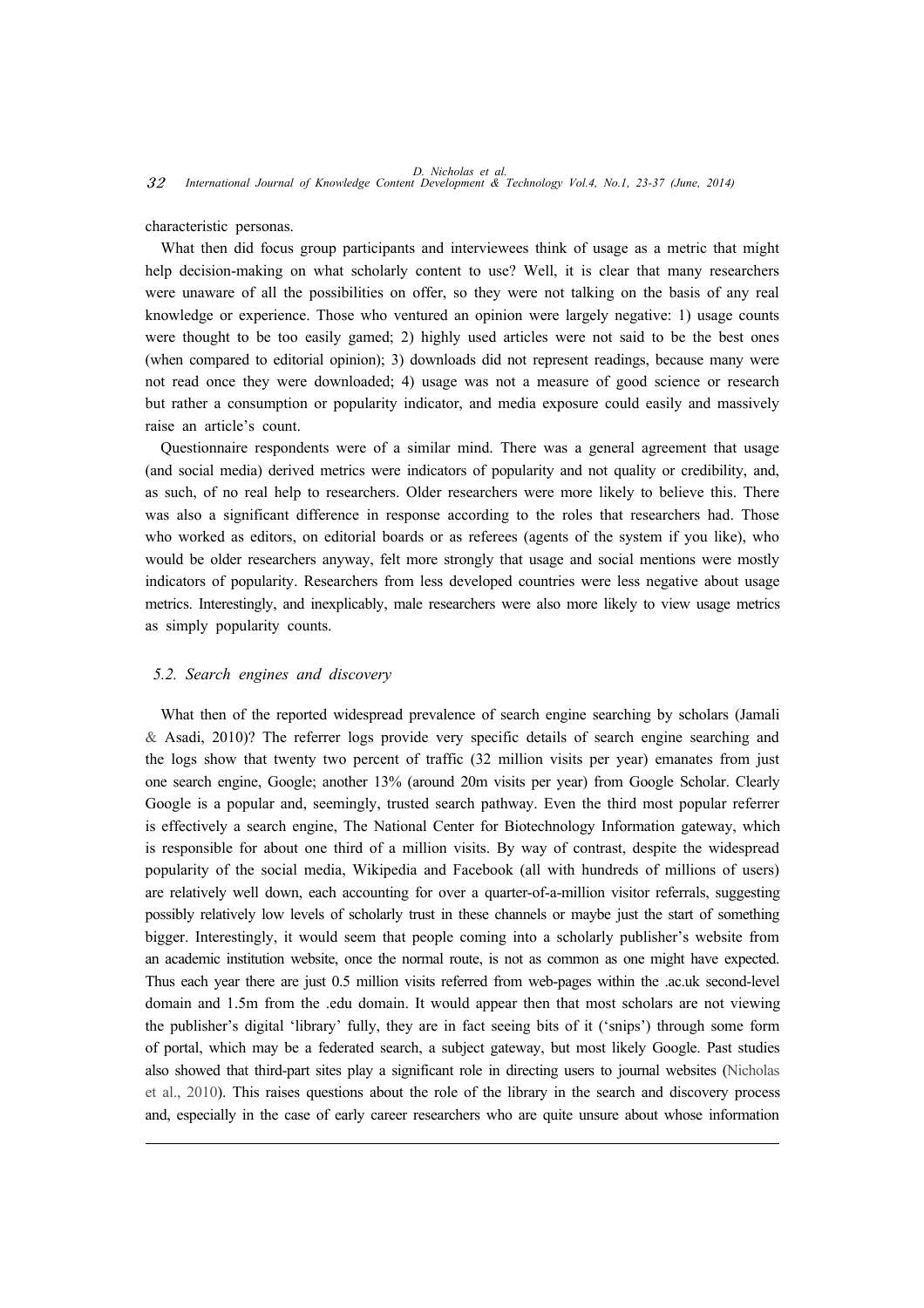they really are using (and trusting).

There is a relationship between low levels of site engagement and search engine use because search engine users are typically one-shots or bouncers (one page, one visit). Around three quarters of visits are of this kind.

The heavy use of Google and Google Scholar seen in the logs was confirmed by the interviews and questionnaire. Thus Google Scholar, proved to be the most popular discovery system, regardless of discipline, and, importantly, is regarded as a trustworthy source. Apparently more so than library websites; federated search engines and publisher platforms are rarely mentioned. This can largely be put down to the fact that the 'trusted big fat information pipe' that researchers are connected to for usage purposes is the internet and Google indexes the internet. Google Scholar and the Google search engine provide ease of access (one stop) and very, very wide information horizons. Researchers said they were influenced in what they used or read by ease of access and young researchers are most influenced. This obviously helps explain the widespread popularity of Google Scholar and the Google search engine with researchers. It is absolutely clear from all this that researchers do not live in the proverbial ivory tower. Their modes of searching are much the same as the modes of searching that we find among members of the public.

The value of search engines was also mentioned by interviewees for finding supporting references for the papers they were writing; so they have a citation, as well as usage, value. They also like the 'borderless' aspect of the search engine. Thus many researchers start with Google or Google Scholar then switch to a more specialized database, such as PubMed Central, when they had a more defined search query. In some cases, researchers found appropriate databases in an unfamiliar field, starting with Google. Researchers also use Google to check the credibility of an author.

When questioned in focus groups and interviews, researchers are generally reluctant to acknowledge that in a world of plenty, always available information, there might be the temptation to grab the first document they see. No doubt part of the reason for this arises from the fact that they would not want to readily admit to this temptation. However, a number of social scientists did air their concerns, saying that the ease of searching carried with it a risk that they might be sacrificing quality for speedy discovery. They admitted to using what they could get hold of most easily: for instance, what the library has access to, or, they could obtain directly from the author via an email contact they had. In the words of one social science researcher, 'Any barrier will put you off chasing something'. While few researchers admitted to choosing research material on the basis of its prominence on a search engine hit-list, they readily admitted to doing this in regard to non-research activities, especially university administrative and management activities; and leisure activities could be added to this list.

Researchers, in the more anonymous environment of the questionnaire, were more likely to say they were influenced in what they used or read by ease of access factors, but not heavily so. Thus, the levels of agreement to both of the following statements were around the 30% mark: a) If the information is not central to my research area, the ease of availability of a source is more important than its quality; b) When pressed for time, the ease of availability of a source overtakes considerations about its quality. What was very interesting from a Google Generation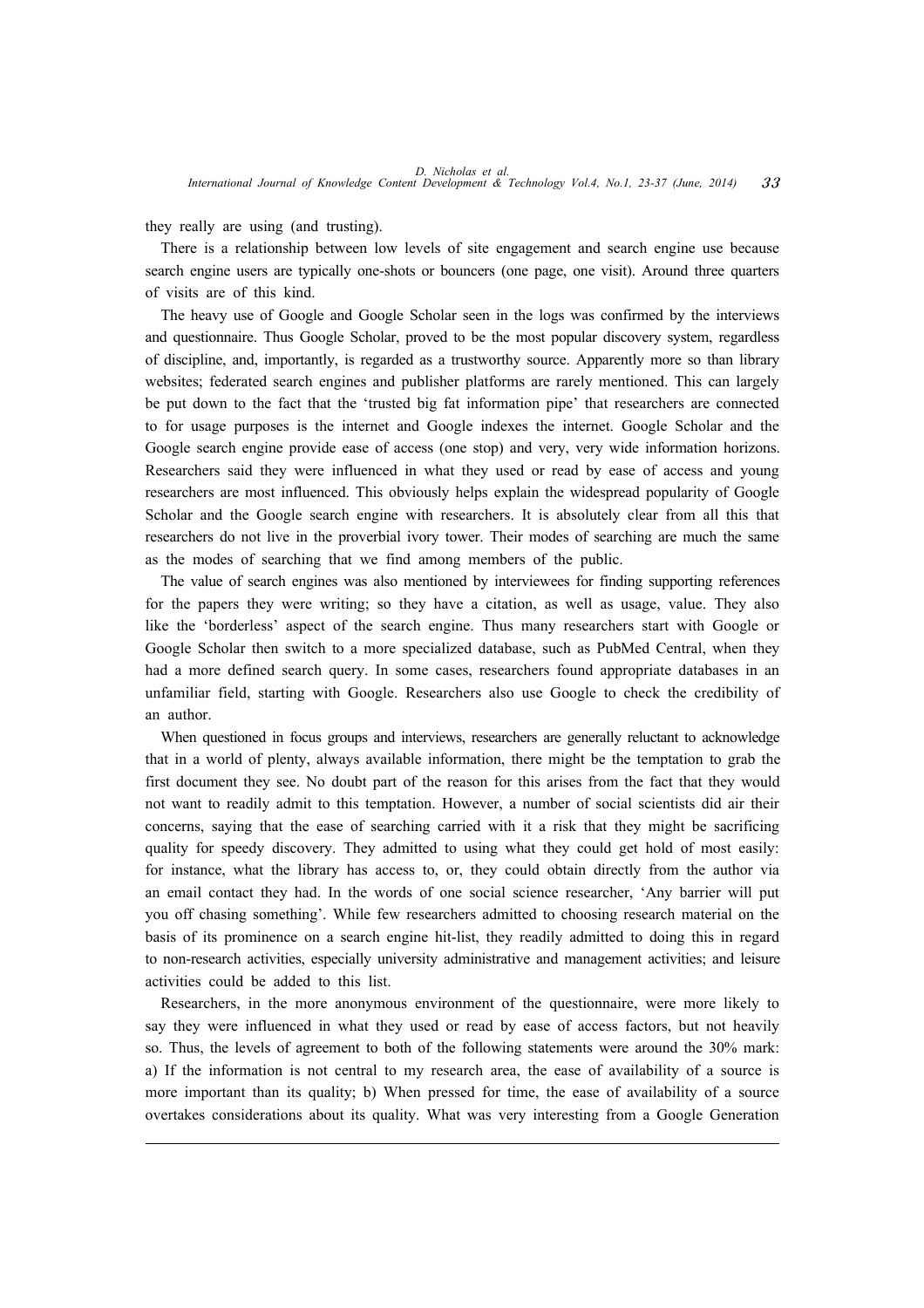perspective is that younger researchers were more likely to say that ease of access was a factor in what they used. Not surprisingly then younger researchers were the biggest users of search engines.

# 6. Conclusions

By relating evidence based log usage data with self-report data it has been possible to show that much of the usage activity as portrayed in the logs can be explained and understood. The data triangulates. In other words, logs provide a sound indicator of use and information seeking behaviour, albeit in respect to just a part of the information seeking journey. Above all, the two sets of data confirm and explain the 'lite' form of information seeking behaviour observed in the logs, a sure sign of users trying to make their minds up in the face of massive choice as to what is relevant and can be trusted. After all, in a disintermediated, environment researchers are their own librarians, and while probably this was ever the case for senior researchers it is even truer now.

The data also confirms the marked preference for Google and Google Scholar as discovery tools among academics and researchers. They are as influenced in what they use or read by ease of access as the general public; and young researchers were most influenced. This would appear to be a significant change in behaviour. It does appear that researchers tend to use publisher platforms as warehouses, places to obtain the full text, but not to do much searching; searching will be undertaken in Google of a gateway site, such as PubMed Central. This, together with the fact that they tend to get much of their reading material from colleagues might well provide an explanation for the short visits so characteristically found in the usage logs of publisher and library websites. After all, if you know what you are looking for already, you are not going to dwell long in the publisher/library space. Google and Google Scholar are clearly the trusted discovery platforms and in this respect has usurped the library and publisher platform.

Also in respect to trustworthiness and quality:

- The sheer amount of activity associated with peer reviewed journals confirms loudly and clearly that they are highly sort and trusted information sources for science and the social sciences.
- ∙ However, while some journals are used very heavily, a large percentage are hardly used at all. Clearly this has to be a sign that many journal articles have very little interest and value at all. In fact, a recent French study showed the sheer scale of this, with the top 50% of journal titles generating 95% of total downloads, so the other 50% were pretty redundant (Boukacem-Zeghmouri et al., 2014). This is a sure sign of researchers voting with their mouse clicks or buttons.
- ∙ Usage data and factors are not seen to be a proxy for quality among academics and researchers. The fact that something is used heavily does not mean it is trustworthy, worthy of citing, for instance. Not all full-text views are equal, some might represent nothing more than a cursory inspection and rejection of an article, some might constitute a rapid recognition of relevance and download to read offline later, others might involve the reading of just a page or two of the article, and yet others might involve the reading of the whole article online (Nicholas et al., 2008).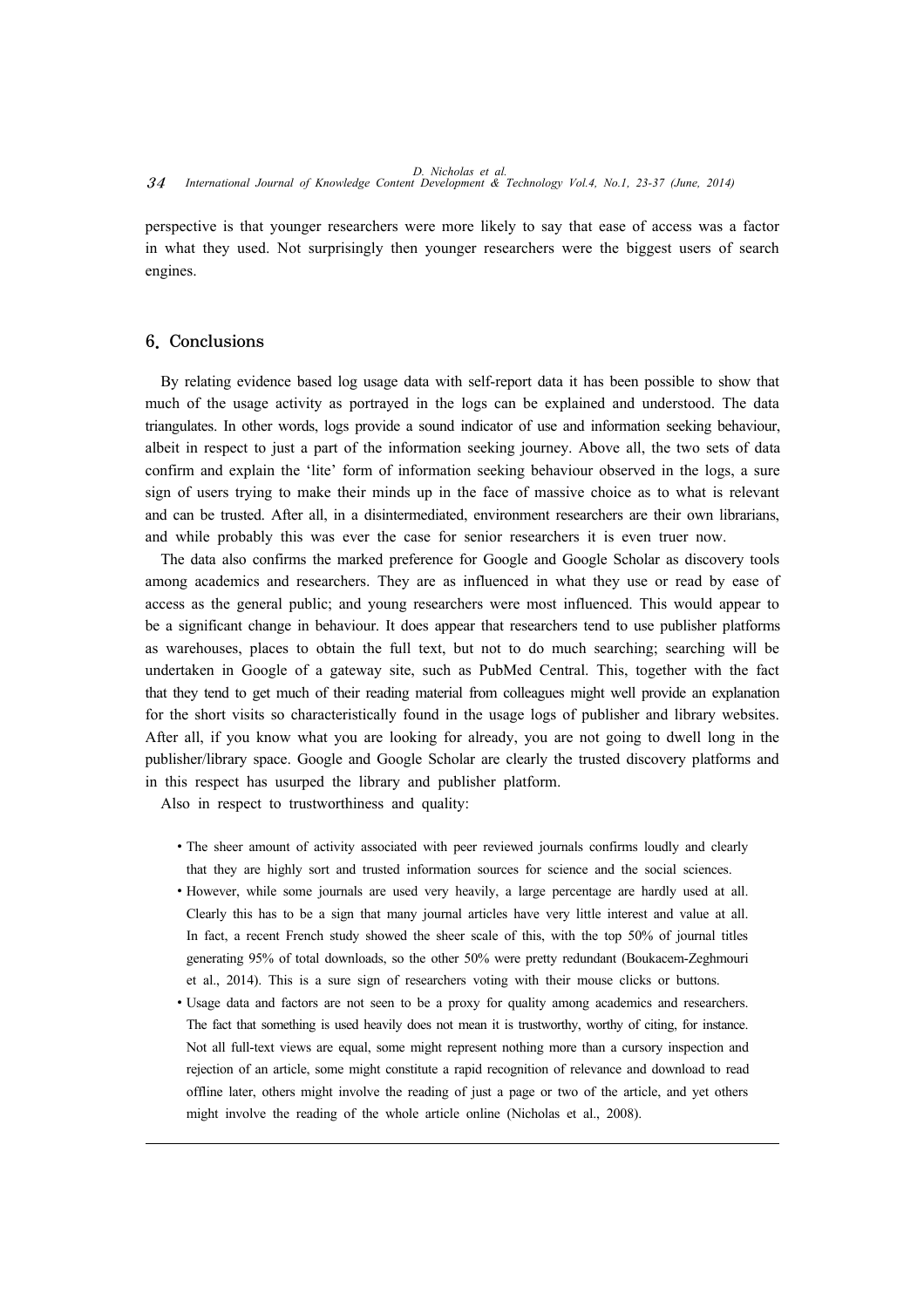• Abstracts are very heavily used in order to assess trustworthiness, so important are they that researchers are calling for them to be more informative and peer reviewed.

The big problem that faces us all, information professionals and publishers alike, is making sense of the avalanche of usage data that has become available as a consequence of the digital transition. This paper has gone some way to showing how this can be done. However, the digital usage evaluation methods that are the subject of this paper, which have served information science researchers well enough for so long are just not effective, economical or practical anymore. Trying to analyse usage by working from a dump of pre-existing data —the basis of the raw log method — does not yield ready results in the way it once did. The task of filtering out all the noise ― bots and crawlers, fragments and frameworks, images and styles― and reconstructing a browsing history has become overwhelmingly complex and consequently unreliable. Fortunately, the user knowledge gap which is worryingly opening up as a consequence may be filled by the ubiquitous Google Analytics, although the jury is still out on this (Nicholas, Clark, & Jamali, 2014).

# Acknowledgments

Some of the research reported in this paper was funded by the Alfred P. Sloan Foundation. The authors would like to thank the contributions of other members of the Sloan funded research project, namely Carol Tenopir, Rachel Volentine, Suzie Allard, Kenneth Levine, Lisa Christian, Reid Boehm, Frances Nichols, and Rob Christensen from the University of Tennessee.

# References

- Boukacem-Zeghmouri, C., Bador. P., Foncel. J., Lafouge. T., Prost. H., & Schöpfel. J. (2014). *Retour sur Investissement (ROI) de la consultation des revues électroniques en bibliothèques universitaires françaises: Approches bibliométrique et économétrique.* Retrieved from http://www.citeulike.org/user/BOUKACEM/article/13097078
- Carr, N. (2011). *The Shallows: What the internet is doing to our brains*. New York, W.W Norton.
- CIBER and University of Tennessee. (2014a). Trust project. Retrieved from http://ciber-research.eu/CIBER\_projects.html
- CIBER and University of Tennessee. (2014b). *Trust and authority in scholarly communications in the light of the digital transition*. Retrieved from
	- http://ciber-research.eu/download/20140115-Trust\_Final\_Report.pdf
- COUNTER. (2014). *Usage-based measures of journal impact and quality*. Retrieved from http://www.projectcounter.org/usage\_factor.html
- Howard, J. (2012, January 13). *JSTOR tests free, read-only access to some articles [blog post].* Retrieved from

http://chronicle.com/blogs/wiredcampus/jstor-tests-free-read-only-access-to-some-articles/34908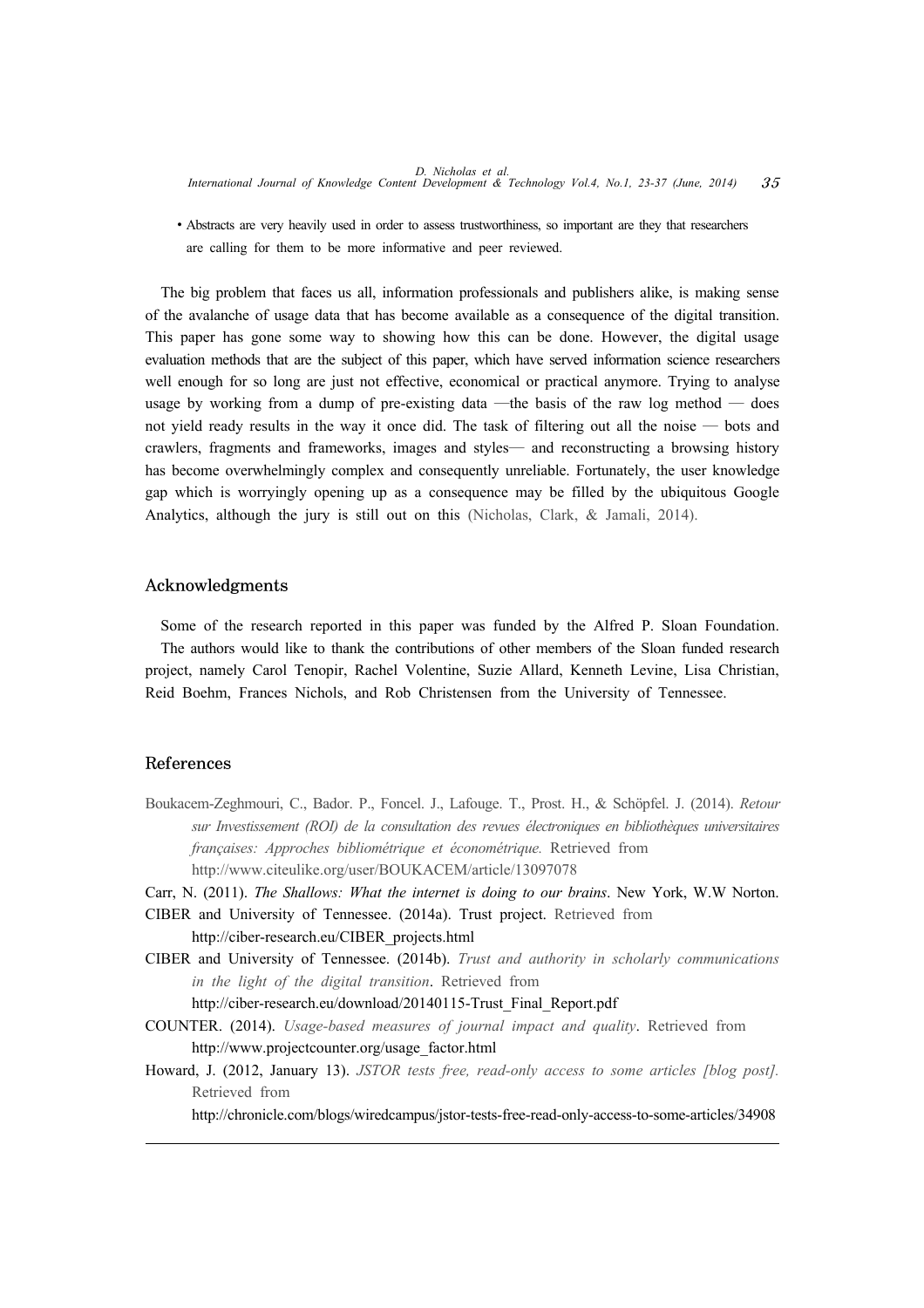- Jamali, H. R., & Asadi, S. (2010). Google and the scholar: The role of google in scientists' informationseeking behaviour. *Online Information Review, 34*(2), 282-294. doi:10.1108/14684521011036990
- Lee, S. H., Jeong, S. Y., & Kim, K. Y. (2013). Inter-journal knowledge map using citation information and subject classification. *International Journal of Knowledge Content Development & Technology*, *3*(2), 95-112.
- Nicholas, D. (2010). The virtual scholar: the hard and evidential truth. In *Digital Library Futures*. IFLA Publication Series. K.G. Saur Verlag, Munich, 23-32.
- Nicholas, D., & Clark, D. (2012). Evidence of user behaviour: deep log analysis in Milena Dobreva, In A. O'Dwyer & P. Feliciati, (Eds.). *User studies for digital library development (pp. 85-94)*. London: Facet Publishing.
- Nicholas, D., Clark, DJ., & Jamali, HR. (2014). Evaluating information seeking and use in the changing virtual world: the emerging role of Google Analytics. *Learned Publishing, 27*(3), 185–194.
- Nicholas, D., Clark, D., Rowlands, I., & Jamali, H.R. (2009). Online use and information seeking behaviour: Institutional and subject comparisons of UK researchers. *Journal of Information Science, 35*(6), 660-676. doi:10.1177/0165551509338341
- Nicholas, D., Huntington, P., & Jamali, H. R. (2007). The Use, Users, and Role of Abstracts in the Digital Scholarly Environment. *Journal of Academic Librarianship, 33(*4), 446-453. doi:10.1016/j.acalib.2007.03.004
- Nicholas, D., Huntington, P., Jamali, H. R., & Dobrowolski, T. (2008). The information-seeking behaviour of the digital consumer: Case study the virtual scholar. In: N. David & R. Lan I (Eds.), *Digital consumers: Reshaping the information Professions* (pp. 113-158). London: Facet Publishing.
- Nicholas, D., Huntington, P., Jamali, H. R., Rowlands, I., Dobrowolski, T., & Tenopir, C. (2008). Viewing and reading behaviour in a virtual environment: The full-text download and what can be read into it. *Aslib Proceedings, 60*(3), 185-198. doi:10.1108/00012530810879079
- Nicholas, D., Huntington, P., Tenopir, C., Jamali, H., & Dobrowolski, T. (2008). Viewing and reading behaviour in a virtual environment: the full-text download. *Aslib Proceedings, 60*(3), 186-198. doi:10.1108/00012530810879079
- Nicholas, D., Huntington, P., Williams, P., & Dobrowolski, T. (2004). Re-appraising information seeking behaviour in a digital environment: bouncers, checkers, returnees and the like. *Journal of Documentation, 60*(1), 24-39. doi: 10.1108/00220410410516635
- Nicholas, D., & Rowlands, I. (Ed). (2008). *Digital Consumers; reshaping the information professions*. London: Facet Publishing.
- Nicholas, D., Rowlands, I., Huntington, P., Jamali, H. R., & Salazar, P. H. (2010). Diversity in the e-journal use and information-seeking behaviour of UK researchers. *Journal of Documentation, 66*(3), 409-433. doi:10.1108/00220411011038476
- Nicholas, D., Williams, P., & Rowlands, I. (2010). Researchers' e-journal use and information seeking behaviour. *Journal of Information Science, 36*(5), August, 494-516. doi:10.1177/0165551510371883
- PLOS. (2014). *Article-Level Metrics measure the dissemination and reach of published research articles.*